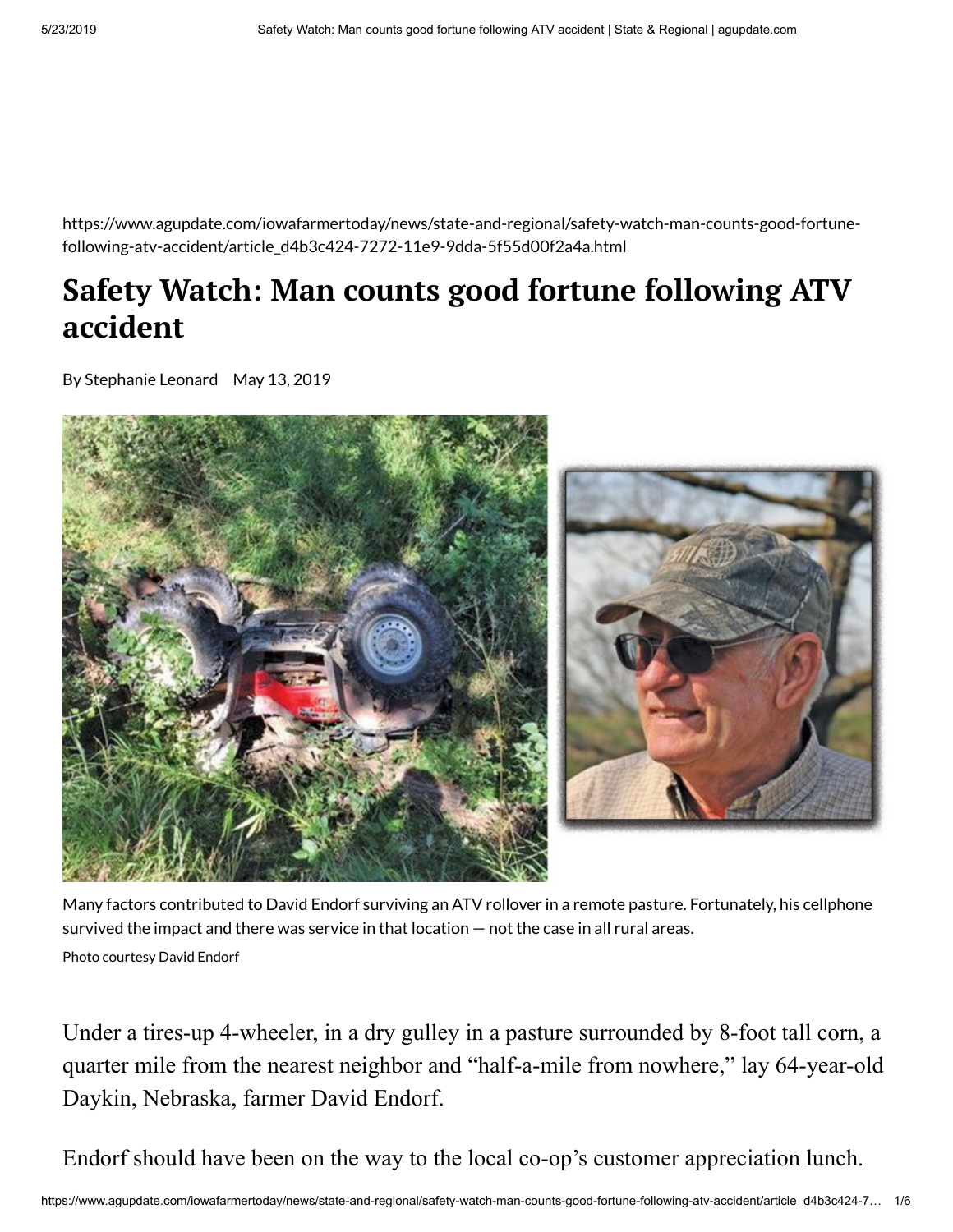

Instead, he was pinned, his leg wedged between a log at the bottom of the steep ditch and the ATV's seat. No one knew where he was.

Through some stroke of luck, he was alive.

Endorf, who farms about 2,000 acres in Jefferson and Saline counties, doesn't take for granted the factors that played into his accident and his survival.

## **Fateful distraction**

Like many farmers, Endorf works alone, and Aug. 20, 2018, was no different.

He'd filled the sprayer tank on the back of his 4-wheeler that morning, loaded it on the trailer, and headed northeast of Daykin to one of his farms — a vacant farmstead with a lush 70-acre pasture — to spray volunteer locust and mulberry trees.

A couple hours later and a quarter mile from the farmstead, he was ready to break for lunch. He'd been working a stretch along the dry creek in a stand of mature oaks.

"At about 11:15, I started watching my watch, and I started thinking about how much I could spray — how much I could get done, how much I needed to do yet, how many minutes it'd take me to get to town," he said. "The key is, I didn't have my mind on what I was doing."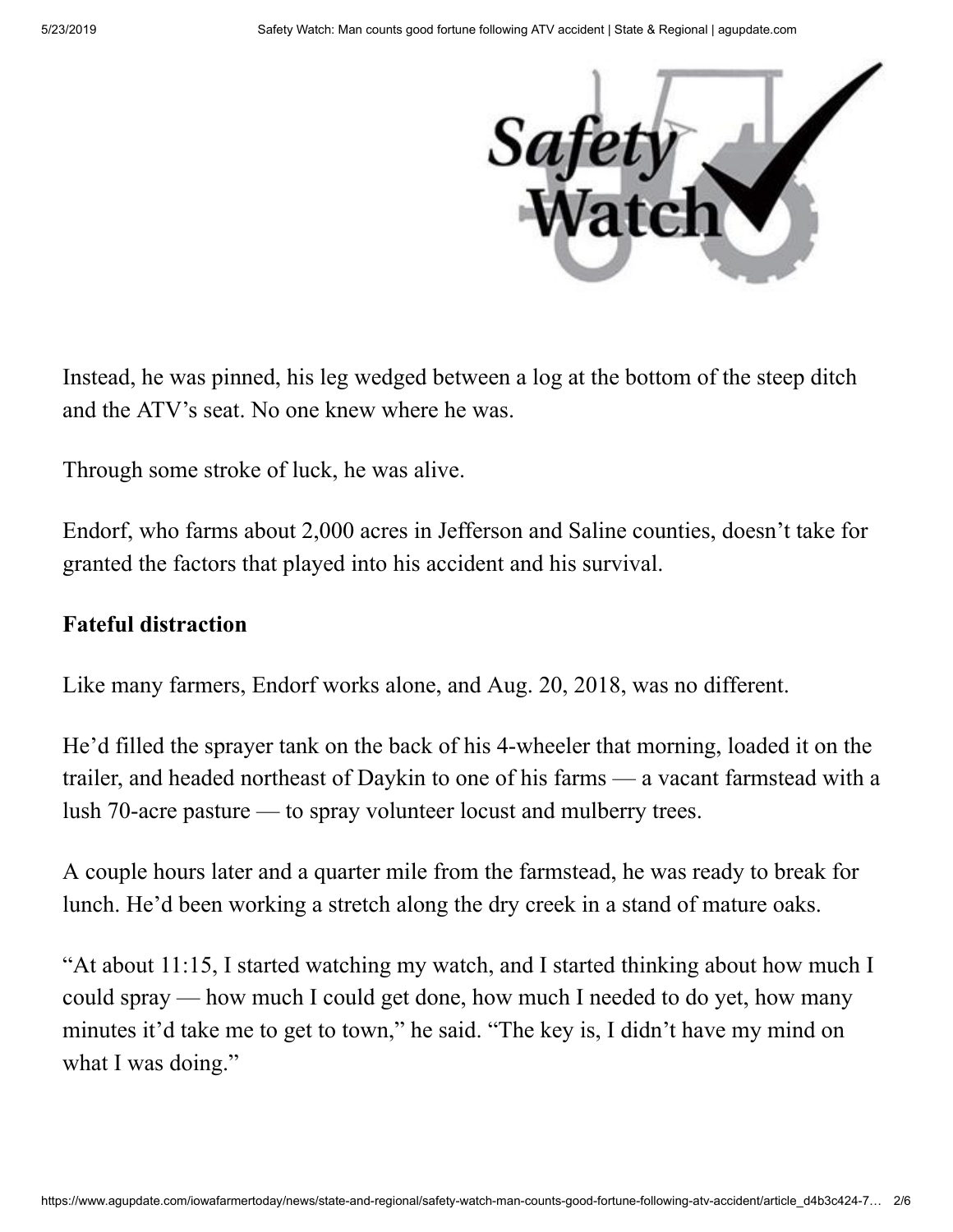Deciding to quit and get out of the brushy area he'd boxed himself into, "without looking, I backed up and dropped the rear wheel off the side, and me and the 4-wheeler and sprayer all rolled down the bank."

That bank has a 60-degree slope and a 7-foot drop.

The roll threw him partly away from the machine against the bottom of the opposite bank. His left shoulder, hip and head took the brunt of the impact. He doesn't recall being knocked out.

Endorf's response was systematic.

"I took a little inventory: I wasn't bleeding; I didn't feel like I had any broken bones; I definitely had a sore shoulder, hip. My side hurt kind of bad, but I was alive," he said. "I had to find my glasses, and I found my glasses. I had to get my hat on."

But he was trapped under 600 pounds of equipment and isolated.

"You could shout all you wanted to out here, and nobody would hear you," he said. He couldn't move the ATV.

Among the many "fortunatelys" Endorf counts, his cellphone, worn at his belt, took a hit too but somehow remained functional, albeit now with a cracked face and a slight bend.

He thought about calling his wife, "but what's she gonna do?"

"I thought about dialing 911, but how do you describe where you are to a 911 operator?" he said.

Then he remembered his neighbors, Bob Endorf and his son Drew (distant cousins), were going to the same lunch. He also knew he needed one or two strong guys who could lift the front of the machine.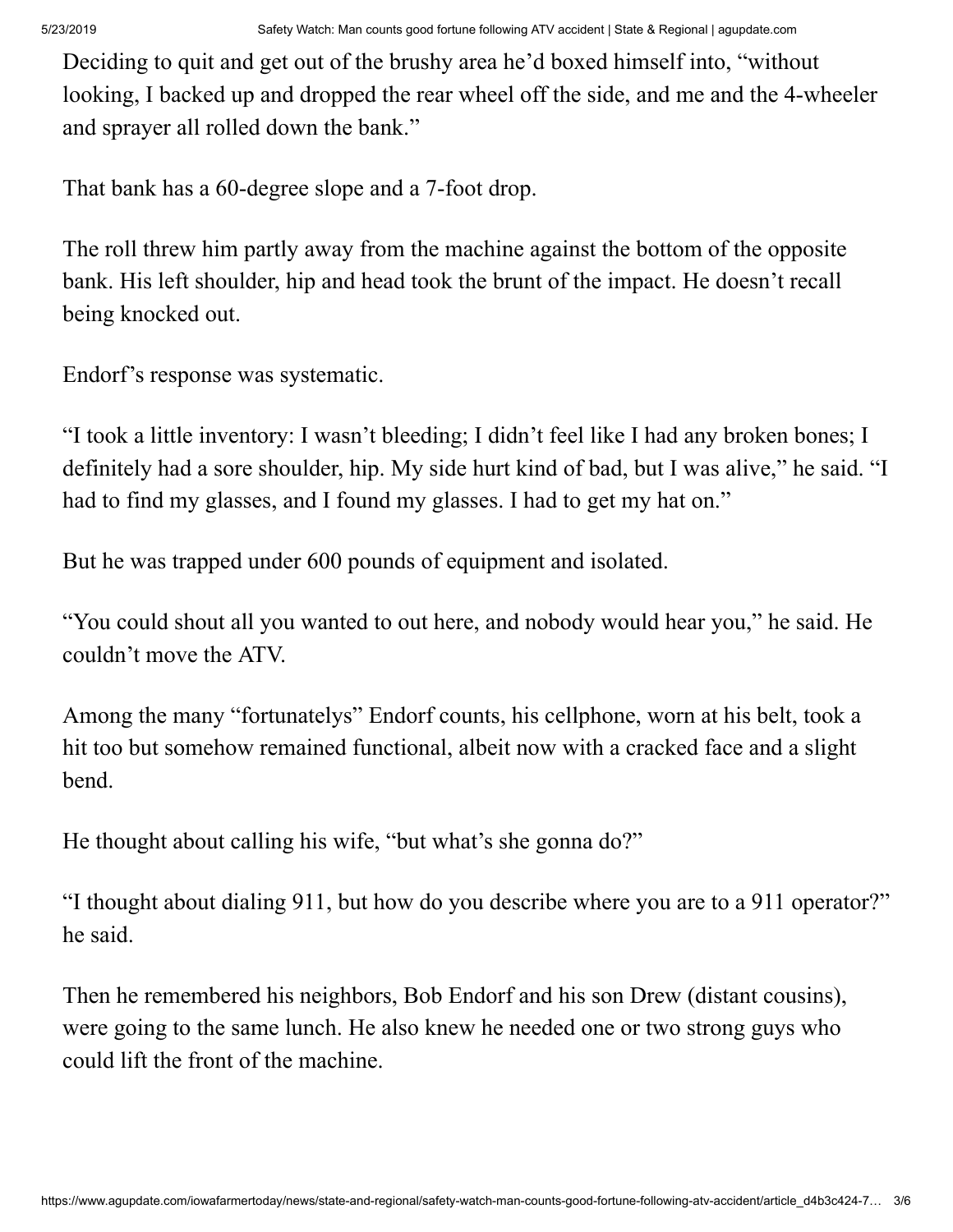"Bob and Drew are on the fire department and ambulance squad, so I figured if I needed some medical assistance by the time they got here, they could help me to a certain extent, at least," he said.

"I told them what kind of predicament I was in and asked them, 'Do you think the two of you can lift this thing off me?' They said, 'Well, we're sure gonna try!'"

For 20 minutes, Endorf navigated them by phone to the farm where he was, and using a fenceline as a landmark, the quarter mile to his location in the pasture beyond the cornfield.

"I was in a very hidden place," he says.

Walking the fenceline, or even a few feet from the vegetation-covered bank, you couldn't spot him. Eventually, they heard each other's voices.

## **'How did you survive?'**

Bob and Drew lifted the front of the machine so Dave could free himself. They were incredulous he'd survived.

"Their biggest concern," he says, "was 'are you hurt?'"

They helped him up the bank and back to their trucks, and in celebration — mission accomplished — the three went to the co-op for that good barbecue lunch.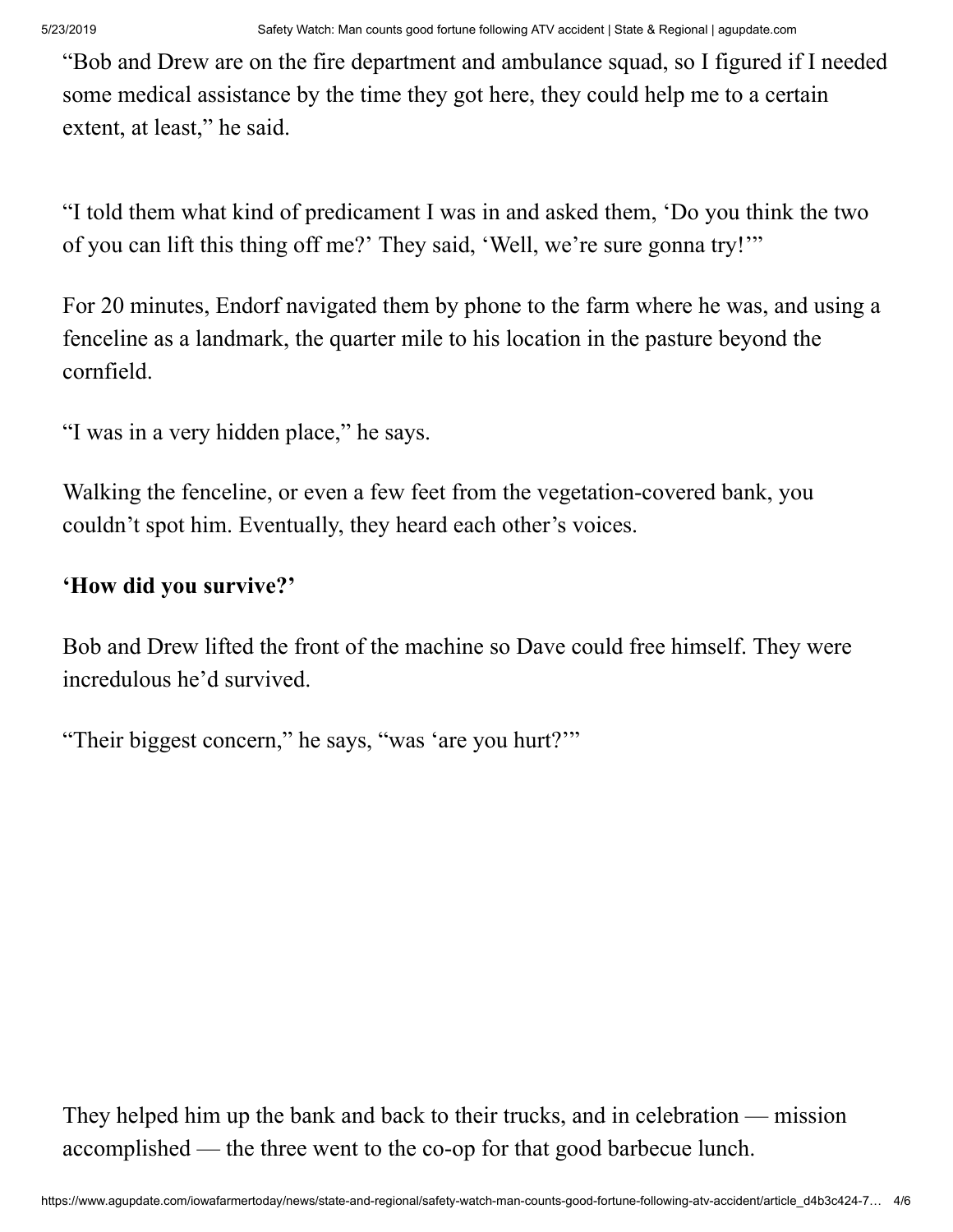"What else was there to do?" Endorf's laugh reveals his obvious gratitude. "We were hungry, we went back up to the dinner!"

Later, he and his wife Colleen took a skid loader to pull the ATV out.

"When she first saw where that 4-wheeler was, she just burst into tears. She said 'How'd you ever survive that?' It was quite emotional for her."

Endorf hopes others will learn from his experience.

"I didn't have my mind on what I was doing, that's the real key," he stresses.

The factors contributing to his surviving are a litany of good fortune and lessons. Fortunately, his cellphone survived the impact. Fortunately, there was service in that location — not the case in all rural areas.

Fortunately, his injuries — severe bruising, a painful shoulder that may have included a cracked collarbone, but no head injury — were no worse. Only the year before, he'd undergone a cardiac procedure that allowed him to discontinue a prescribed blood thinner.

"I was able to get off [blood thinner], which probably saved my life here, because I probably would have had severe internal bleeding. Fortunately," Endorf concludes, "I'm here to tell my story.

"I've gotten better since then, letting my wife know where I am because if I had been unconscious or seriously hurt or my cellphone did not work, she wouldn't have come to look for me until it got dark or until suppertime — at least 8 to 9 hours later.

"It would have been a mighty long day out where I was without water, without food. Would I have survived? Who knows, it depends on what my injuries would have been. As it turned out, I was extremely lucky, extremely fortunate.

"I thank the good Lord for that, and so I've learned to appreciate life a little bit more, and we go on from there."